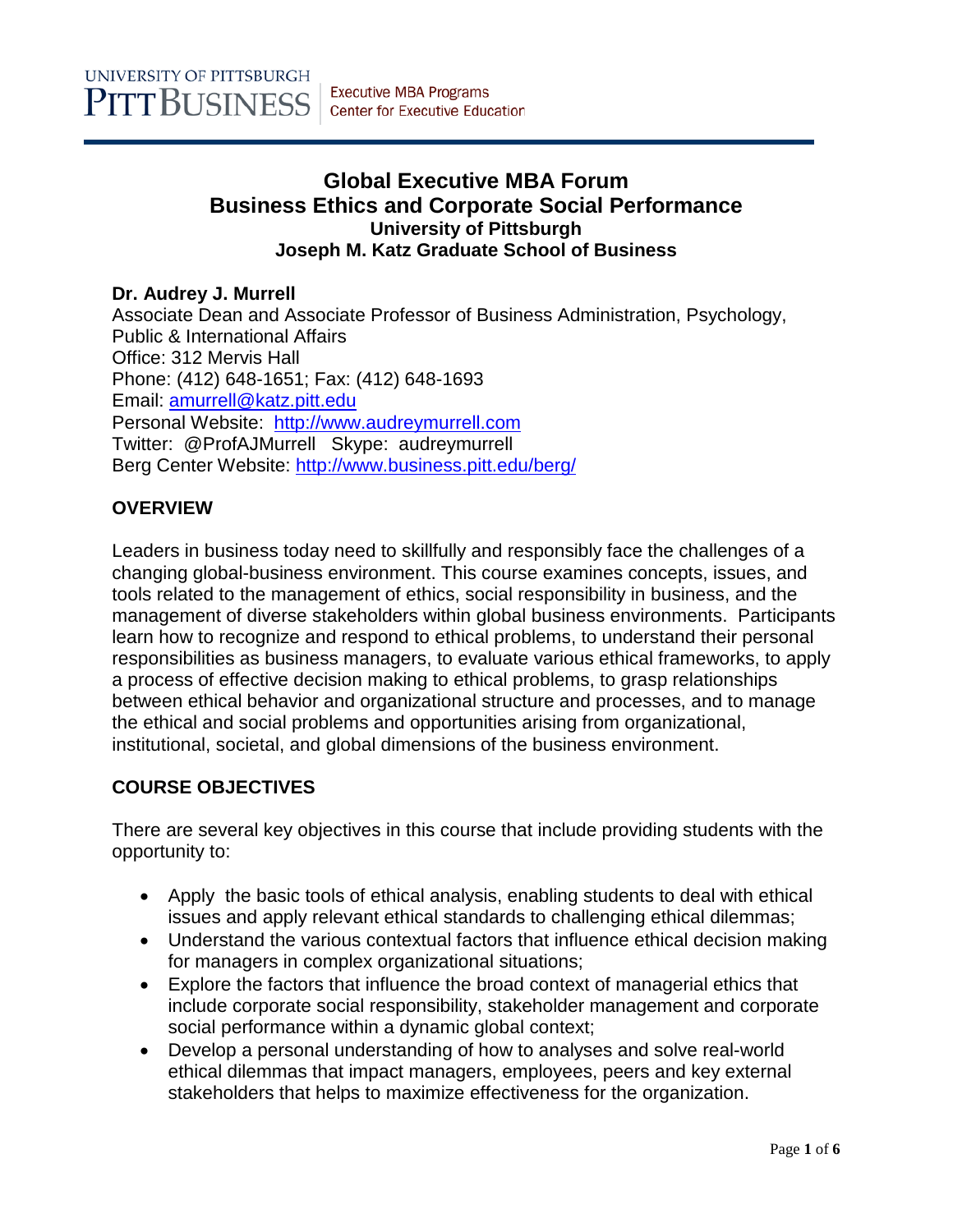# **COURSE READINGS AND CASE STUDIES**

### **Readings**

- Building a Business Case for Ethics *Institute for Corporate Ethics*
- Ethics: A Basic Framework *Harvard Business School Publishing*
- Avoiding Ethics Danger Zones *Institute for Corporate Ethics*
- Ethical Breakdowns *Harvard Business Review*
- Managing Ethics and Legal Compliance: What Works and What Doesn't Work *California Management Review*
- Managing for Organizational Integrity *Harvard Business Review*
- Values in Tension: Ethics Away From Home *Harvard Business Review*
- The Role of Collaboration in Achieving Corporate Social Responsibility Objectives – *California Management Review*
- Learning to Navigate the Rough Seas of Ethics *– Harvard Business Review*
- Business Ethics: A View from the Trenches *California Management Review*
- Corporate Social Responsibility: Doing Well By Doing Good *Business Horizons*

#### **Case Studies**

- Leadership, Culture and Transition at Lululemon (Part A is provided via internet link distributed prior to Global Executive Forum)
- Lululemon Revisited Parts (B) and  $(C)$  can be accessed via Courseweb

# **COURSE REQUIREMENTS**

There are <u>four (4) components</u> that will be used to evaluate your performance in the class:

1) **Individual Ethical Dilemma (20%):** Each student will be asked to prepare a 2 page ethical dilemma that you have witnessed or experienced (please disguise individual names and any reference to the firm/organization). This dilemma should describe a situation in which an individual faces a specific ethical dilemma, decision or challenge and what circumstances, issues and reactions were involved. Please avoid macro level dilemmas (e.g., organizational, cultural, national) as the subject of your paper. It is recommended that you do not provide a solution or outline any recommendations to your individual ethical dilemma. This ethical dilemma write up should be uploaded into CourseWeb on or before **Monday, August 26th at 12pm (EST).** Instructions on how to upload your assignments can be found within course web (do not email them to the instructor as an attachment). Please also bring a hard copy of your individual dilemma to share with your dilemma partner who will be assigned during our first class session. Evaluation criteria for the individual ethical dilemma assignment are available in CourseWeb.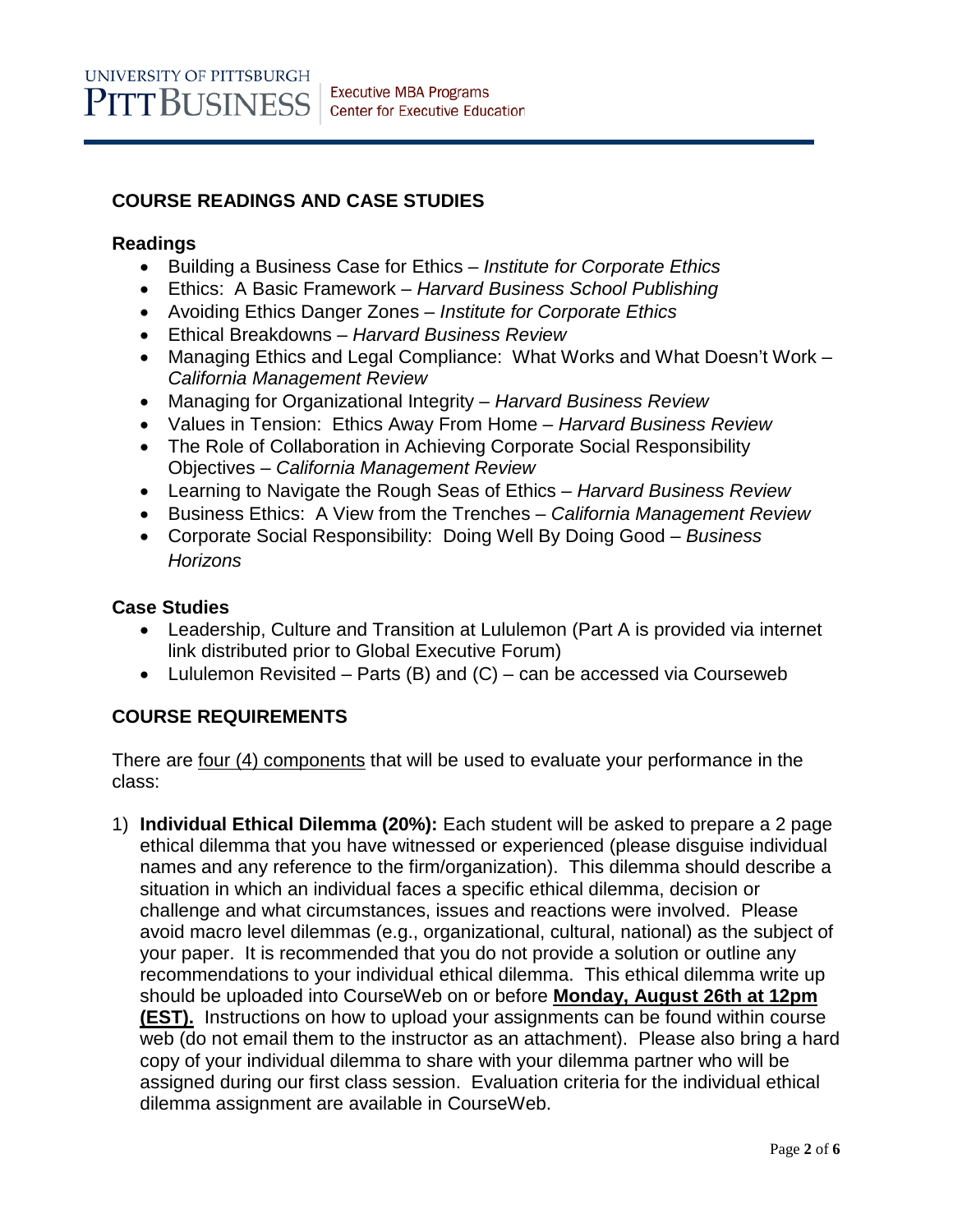- 2) **Individual Ethical Analysis (20%):** Each person will be assigned a GEF partner within the class to discuss the ethical dilemma prepared for the GEF. After reviewing and discussing their dilemma, you are asked to prepare a 2 page analysis of your partner's dilemma which is **due by Friday, August 30th.** Time will be provided during the GEF to talk with one another about each individual ethical dilemma. This analysis will require you to apply concepts discussed during the course to analyze your partner's ethical dilemma and provide specific recommendations and a course of action that are consistent with your analysis.
- 3) **Team Case Analyses & CSR Briefings (40%):** You will be asked complete a corporate social responsibility (CSR) analysis and briefing within teams of 4-6 students. Keep in mind that this assignment must reflect the combined efforts of all team members. You are to select an organization (excluding BNY Mellon) that issues a formal **CSR Report** and provide a briefing and analysis using concepts, approaches and materials discussed in class. Each team will be asked to provide a 15-20 minute presentation on their selected CSR company report. The PowerPoint file must given to the instructor prior to the team's presentation. Both the PowerPoint file and team presentation will be evaluated and one grade issued for the entire team. In addition, peer feedback will be collected and included as part of the grade for the team analysis. Instructor grading will count for 90% and peer feedback will count for 10% of the grade for this assignment.
- 4) **Ethics in Negotiation Simulation (20%)**. You will each complete several negotiations during the Global Executive Forum. Each negotiation exercise will be scored across a number of dimensions as outlined by standard devised by the American Bar Association that includes "ethical behavior". Based on the feedback you received from the final negotiation exercise, you will receive a rating on ethical behavior dimension that will be counted toward your final grade in the ethics course. Ethics in Negotiation Simulation and grading will take place as identified by the instructor during the GEF.

# **Make-Up and Attendance Policies**

Class attendance is a mandatory and graded aspect of this course. Students are required to notify the instructor prior to the scheduled class of any absences. Only absences for personal illness and/or medical emergencies will be considered excused absences. Missing one than one session of this course will require that an either and automatic failure or incomplete grate. Incomplete (I) grades are only given for verified health/medical emergencies only and must be approved by the instructor prior to the final class session.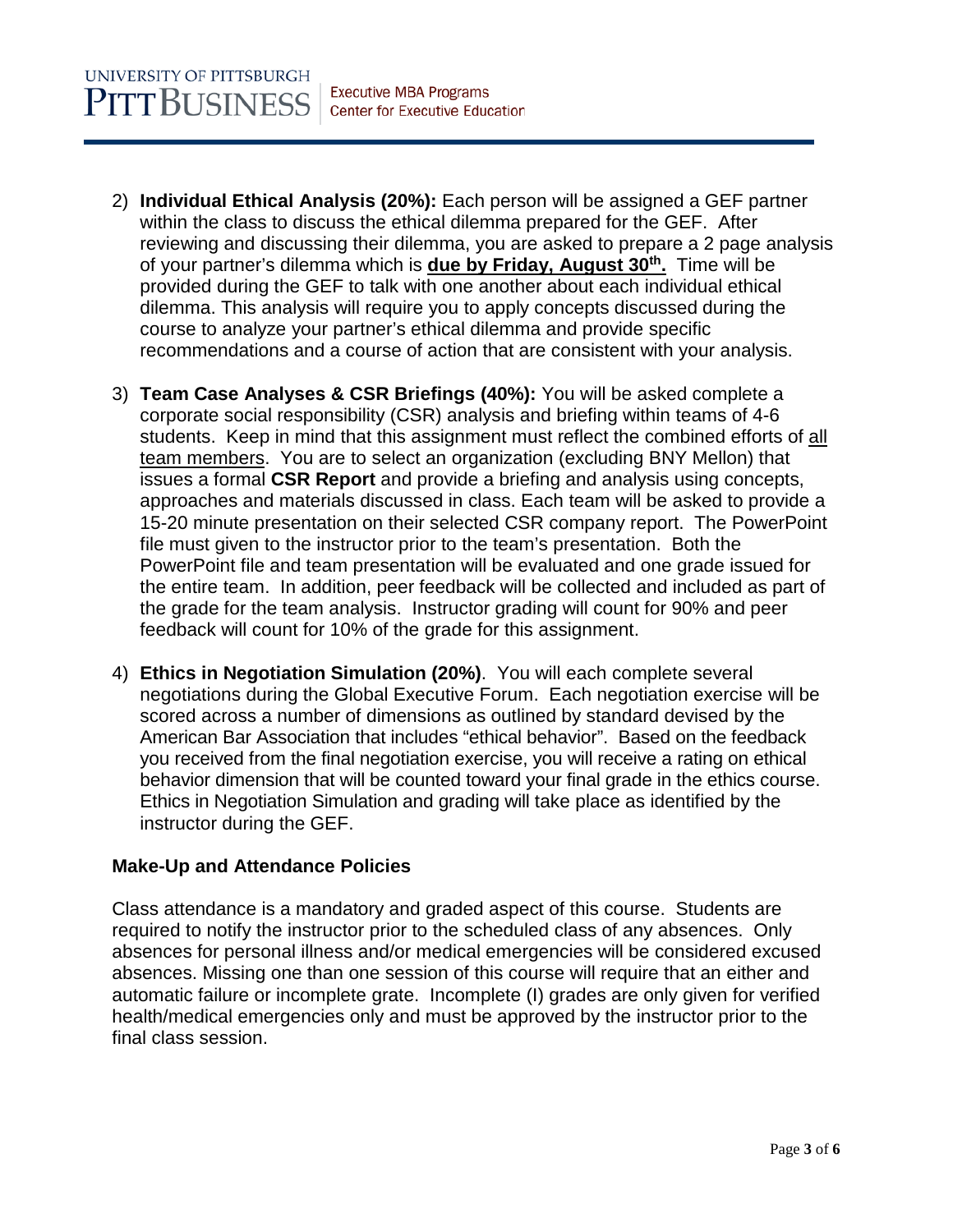# **COURSE SCHEDULE, READINGS AND ASSIGNMENTS**

**Pre-session assignment:** Review all materials provided on the multimedia case study entitled, "Leadership, Culture and Transition at Lululemon" distributed prior to the forum.

Your 2-page individual ethical dilemma write up should be uploaded into CourseWeb on or before **Monday, August 26th at 12pm (EST).**

### **Sessions 1: Introduction and Business Case for Ethics**

**Readings:** "Building a Business Case for Ethics"; "Ethics: A Basic Framework"; **Cases:** "Leadership, Culture, and Transition at Lululemon" – (Multimedia Case) **Assignments:** Group discussion of Lululemon (A) case study; Dilemma partners assigned (share individual dilemma hard copy)

### **Sessions 2&3: Organizational Policies and Ethics Dilemmas**

**Readings:** "Avoiding Ethical Danger Zones"; "Ethical Breakdowns" "Managing for Organizational Integrity"; "Managing Ethics and Legal Compliance"; "Business Ethics: A View from the Trenches"

**Cases:** Lululemon (B) Revisited – "When Autonomy and Accountability Conflict" **Assignments:** Individual Ethical Dilemmas uploaded into CourseWeb;

**Sessions 4&5: Corporate Social Responsibility - Going Beyond Compliance Readings:** "Managing for Organizational Integrity"; "Managing Ethics and Legal Compliance"; "Business Ethics: A View from the Trenches"; "Corporate Social Responsibility: Doing Well By Doing Good"; 2012 CSR Report from BNY Mellon **Cases:** Lululemon (C) Revisited – "Global expansion or risky venture?" **Assignments:** Group discussion for Lululemon (C)

**Sessions 6-9: Corporate Social Responsibility - Going Beyond Compliance Assignments:** Group CSR briefings and participation in the scored negotiations simulation to take place during these sessions (details and scheduling to be discussed during the global forum)

**Post-session assignment:**Your 2-page individual analysis of your partner's ethical dilemma should be uploaded into CourseWeb on or before **Friday, August 30th.**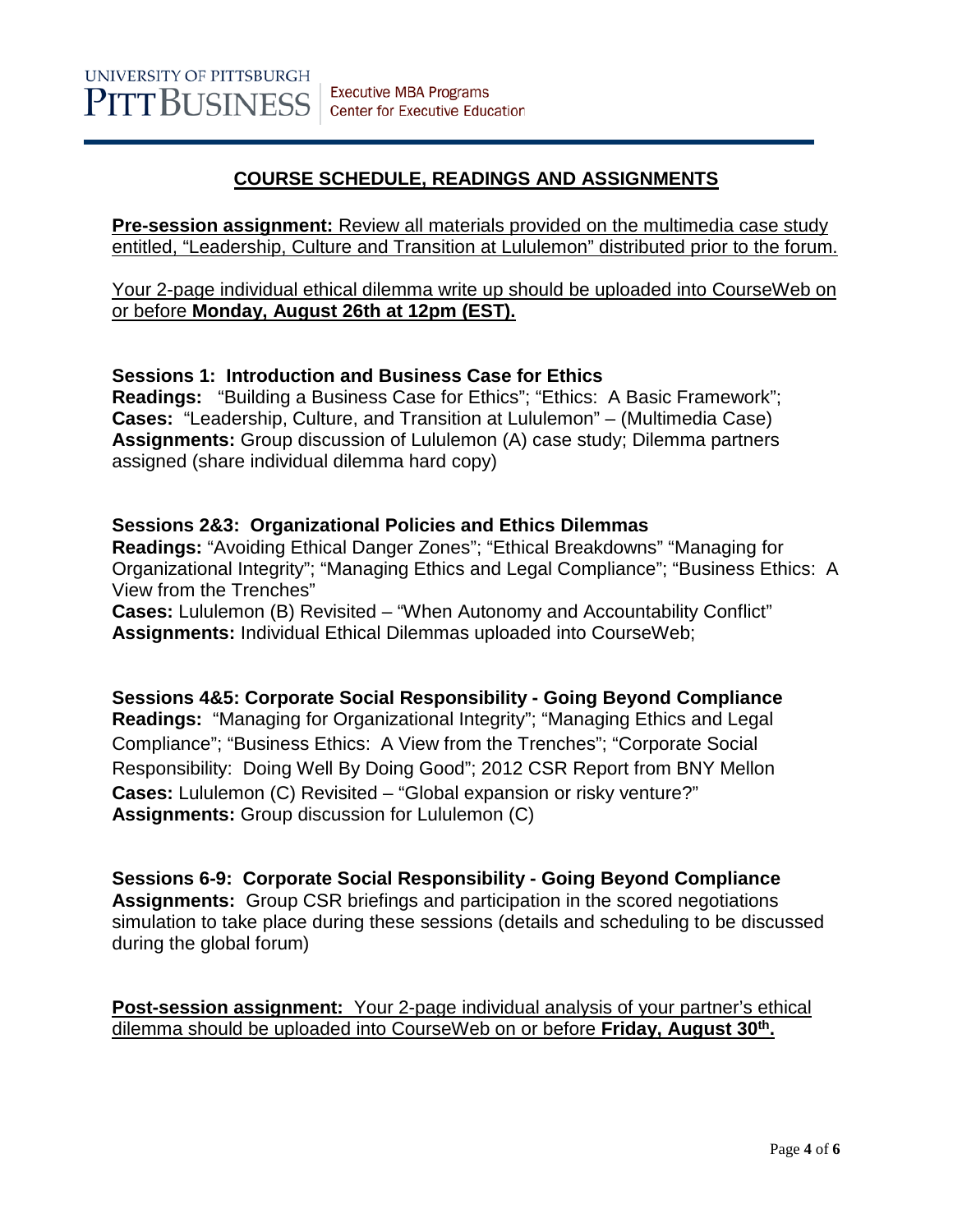# *Guidelines for Case Analyses and Presentations*

Here are some things to think about as your prepare your team case analyses for this course. Below are a few of the key points that should be covered in all case analyses:

- What is the central issue or critical dilemma facing this individual/organization?
- What key concepts or tool you have studied in this course help you to understand the situation facing this organization?
- What are your recommendations for addressing key issues you have identified that are facing the individual and/or organization in this situation?

Case analysis and presentations will be evaluated by the following criteria:

# **1. Content (40%)**

- a. Use of course concepts that are clearly defined and explained
- b. Correct application of relevant course concepts to specific case details
- c. Action steps and/or recommendations that are specific and concrete

# **2. Clarity (40%)**

- a. Consistency between the analysis and action steps/recommendations
- b. Focus on critical issues from an ethics/social responsibility perspective with a balance between "breath" and "depth" (focusing more on the latter)
- c. Good structure and logical flow of arguments and adequate technical dimensions of presentation (grammar, style, organization, transitions, etc.)

# **3. Creativity (20%)**

- a. Different or unique view of problem or analysis of case. Distinctive or innovative approach.
- b. Innovative or create format and/or delivery of information